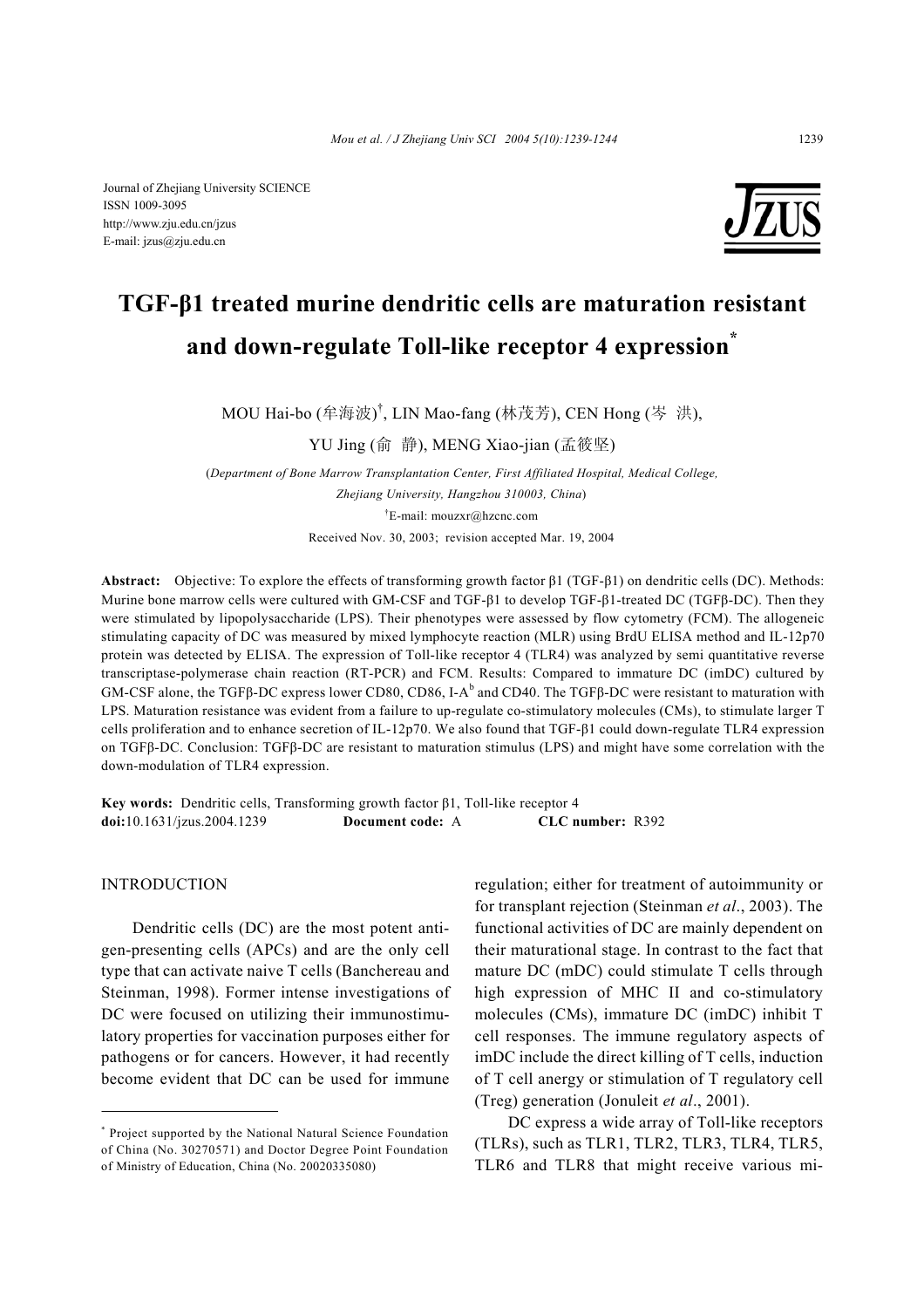crobial signals and initiate specific acquired/ adaptive immune responses as professional APCs (Kadowaki *et al*., 2001). Among them, TLR4 has been reported to act as a receptor for lipopolysaccharide (LPS), an integral component of the outer membranes of gram-negative bacteria. LPS can stimulate imDC to mDC via TLR4 signal transduction pathway.

Transforming growth factor β1 (TGF-β1) is a secreted protein that regulates proliferation, differentiation and death of various cell types (Moustakas *et al*., 2002). Previous report showed that TGF-β1 could inhibit DC maturation; and that TGF-β1-treated DC (TGFβ-DC) induced allogeneic specific immune tolerance (Hirano *et al*., 2000). In this study, we further evaluated the effects of TGF-β1 on murine bone marrow (BM)-derived DC maturation and function, including effects on morphology; expression of MHC II and CMs; response to LPS; IL-12p70 production; stimulatory capacity for T cell proliferation and expression of TLR4.

#### MATERIALS AND METHODS

#### **Animals**

Male 8- to 12-wk-old C57BL/6J (B6,  $H2K^b$ ,  $IA<sup>b</sup>$ ) and BALB/c (H2K<sup>d</sup>, IA<sup>d</sup>) mice purchased from Shanghai Laboratory Animal Center, Chinese Academy of Sciences were housed in a special pathogen-free environment at Zhejiang University.

# **Reagents**

The culture medium was RMPI 1640 (GIBCO) supplemented with 10% v/v fetal calf serum (FCS), 2 mmol/L L-glutamine, 100 U/ml penicillin and 100 µg/ml streptomycin (referred to subsequently as complete medium). Recombinant mouse (rm) GM-CSF, rmIL-4 and recombinant human (rh) TGF-β1 were purchased from R&D System (Minneapolis, MN), LPS (*Escherichia coli* serotype 026:B6) was purchased from Sigma-Aldrich (St. Louis. MO).

# **Generation of BM-derived DC**

Different populations of DC were generated

from bone marrow progenitor cells as described in (Min *et al*., 2000; Hirano *et al*., 2000). Briefly, B6 murine bone marrow cells were flushed from femurs and tibias, filtered through nylon mesh, and red cells were lysed with ammonium chloride; then cultured in 6-well tissue culture plates (Costar) at an initial density of  $2\times10^6$  ml<sup>-1</sup> in 3 ml/well complete medium containing different cytokines cocktail. The BM cells were incubated at 37 °C in a humidified atmosphere of  $5\%$  CO<sub>2</sub>. The culture medium was changed every two days by gently swirling the plates, aspirating half of the medium, and afterwards replaced with the same volume of fresh medium containing the initial concentration of cytokine(s). Many of the growing granulocytes were removed during these washes. On day 7, the suspending cells were collected. Three cell populations of predominantly imDC (4 ng/ml rmGM-CSF-stimulated), TGF-β1-treated DC (TGFβ-DC, 4 ng/ml rmGM-CSF+0.2 ng/ml rhTGF-β1-stimulated) and mDC (4 ng/ml rmGM-CSF+1000 U/ml rmIL-4-stimulated) were obtained respectively. In certain experiments, the cells were transferred to other plates and cultured with 1 µg/ml LPS for 2 days.

# **Flow Cytometry (FCM)**

DC phenotypes were analyzed by FCM, using an EPICS XL-MCL Cell Analysis System (Coulter, Miami, FL). The following mAbs were purchased from Caltag (Burlingame, CA): FITC-conjugated anti-mouse I- $A^b$  (25-5-16s), anti-mouse CD86 (RMMP-2), and PE-conjugated anti-mouse CD80 (RMMP-1), anti-mouse CD40 (3/23). FITCconjugated anti-CD11c (HL-3) was purchased from PharMingen (San Diego, CA) and PE-conjugated anti-TLR4/MD2 (MTS510) was from eBioscience (San Diego, CA). The isotype matched control mAbs were purchased from the corresponding manufacturers.

# **Mixed leukocyte reaction (MLR) and 5-bromo-2-deoxyuridine (BrdU) ELISA**

To determine the Ag-presenting capacity of DC in vitro, one-way MLR was performed with mitomycin C-treated (50 µg/ml, 30 min) DC as stimulators and nylon wool-purified BALB/c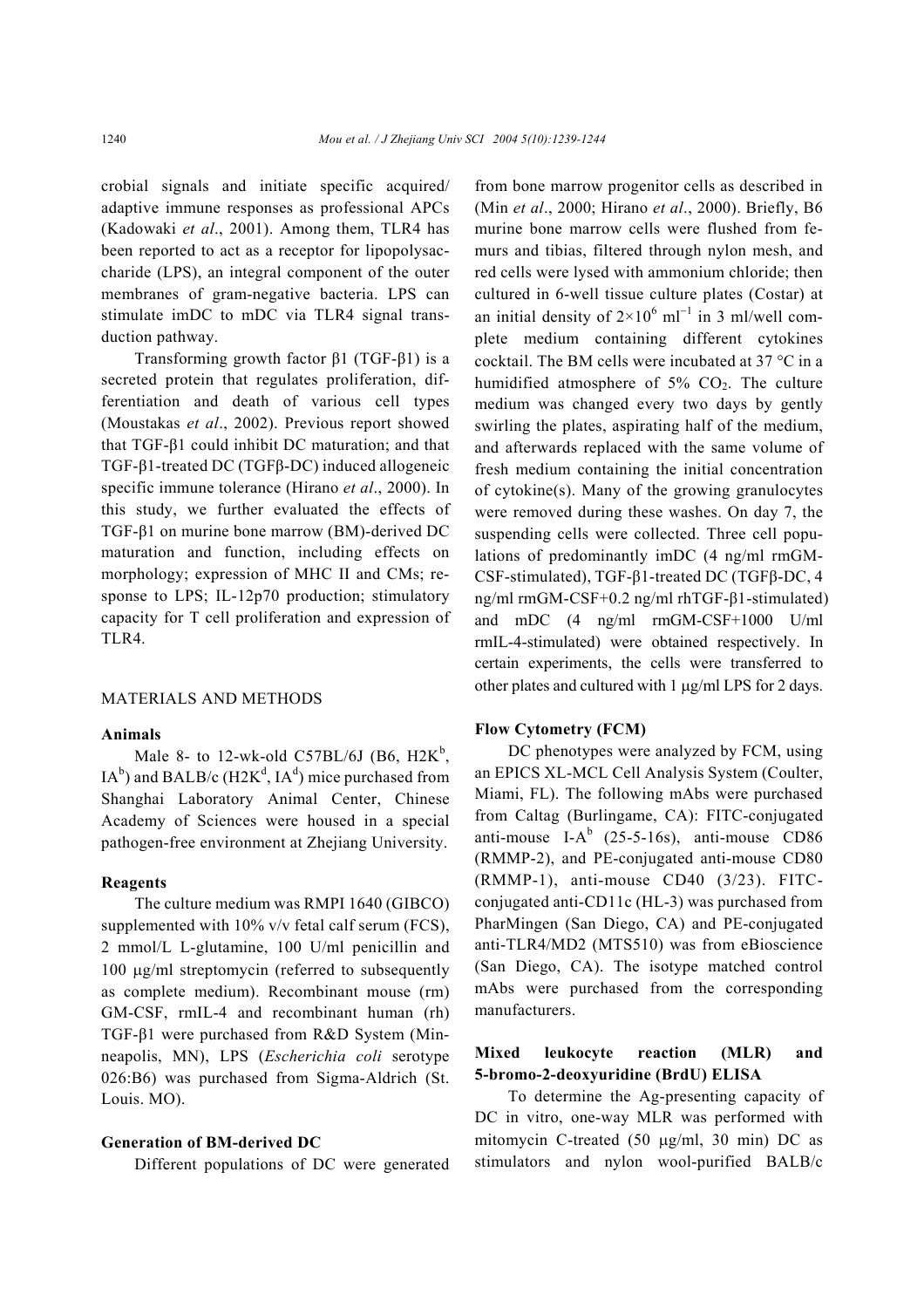splenic T cells  $(2\times10^5)$  as responders. Cultures were established in triplicate in 96-well, round-bottom microculture plates (Nunclon, 200 µl/well) and maintained in complete medium for 96 hours. The proliferation of T cells was determined using colorimetric immunoassay for the quantification of cell proliferation, based on the measurement of BrdU incorporation during DNA synthesis. The BrdU ELISA method was performed according to the manufacturer's instructions (Roche Applied Science, Indianapolis). Briefly, 20 µl/well BrdU of 200 umol/L BrdU labeling solution was added for the final 20 h of culture. After 96 h stimulation, plates were centrifuged and denatured with FixDenat solution, then incubated for 90 min with 1:100 diluted mouse anti-BrdU mAbs conjugated to peroxidase (100  $\mu$ l/well). After removing the antibody conjugate, 100 µl TMB substrate solutions were added for 20 min and the reaction stopped by adding 1 mol/L  $H<sub>2</sub>SO<sub>4</sub>$  solution. The absorbance was measured at 450 nm with a reference wavelength at 690 nm using an ELISA plate reader (Bio-Rad).

#### **ELISA**

Murine IL-12p70 was measured in culture supernatants using commercially available kit (Lifekey, Monmouth, NJ).

# **RNA extraction and reverse-transcriptase polymerase chain reaction (RT-PCR) of TLR4**

Total cellular RNA was extracted using the Trizol RNA extraction kit (GIBCO BRL) in accordance with the manufacturer's instructions. RNA yield and purity were determined spectrophotometrically at 260/280 nm. cDNA synthesis was performed using MMLV reverse transcriptase and oligo  $(dT_{15})$ . For PCR reactions, primer sequences were as follows: β-actin (sense: 5′-GAT GAC GAT ATC GCT GCG CTG-3′; antisense: 5′-GTA CGA CCA GAG GCA TAC AGG-3′) and TLR4 (Liu *et al*., 2002) (sense: 5′-AGT GGG TCA AGG AAC AGA AGC A-3′; antisense: 5′-CTT TAC CAG CTC ATT TCT CAC C-3′), respectively. The primers were synthesized by Shanghai Shenggong Biological Engineering Company. The

expected sizes of the PCR products were 440 bp for β-actin and 311 bp for TLR4. The PCR for TLR4 was performed by 30 cycles of denaturation at 94 °C for 30 s, annealing at 55 °C for 45 s and extension at 72 °C for 45 s in a final volume of 25  $\mu$ l. The products were separated by electrophoresis on 1.5% agarose gel stained with ethidium bromide, and photographed with gel automatic photography. A gel thin-layer scan for semiquantitive assay was performed. The relative levels of TLR4 mRNA expression were obtained from their individual signal density to β-actin ratio.

# **Statistical analysis**

Comparison of means was performed by two-tailed student *t* test. *P*<0.05 was considered to indicate statistical significance. All calculations were performed on an SPSS for Windows, version 10.0.

#### RESULTS

# **TGF-β1 inhibits the maturation of murine BM-derived DC**

To investigate the effect of TGF-β1 on the phenotype and maturation of DC, BM cells were cultured in the presence of TGF-β1 from the beginning of the culture. The expressions of  $I-A^b$ (MHC-II) and CMs were analyzed by FCM. As shown in Table 1, both TGFβ-DC and imDC expressed mouse BM-derived DC specific marker CD11c (*P*>0.05). Surface expression of CD80, CD86, CD40, I- $A^b$  were inhibited by addition of TGF-β1, especially in CD80, CD86 (*P*<0.05), whereas mDC expressed high levels of surface CMs. Furthermore, the imDC were sensitive to further maturation in response to LPS by showing increased levels of MHC class II, CD80, CD86 and CD40. In marked contrast, TGF-β1 prevented this LPS-mediated maturation and maintained the cells in the immature state, with low levels of surface CMs expression.

### **TGF-β1 inhibits allostimulatory activity of DC**

After 96 h MLR, TGFβ-DC had weaker stimu-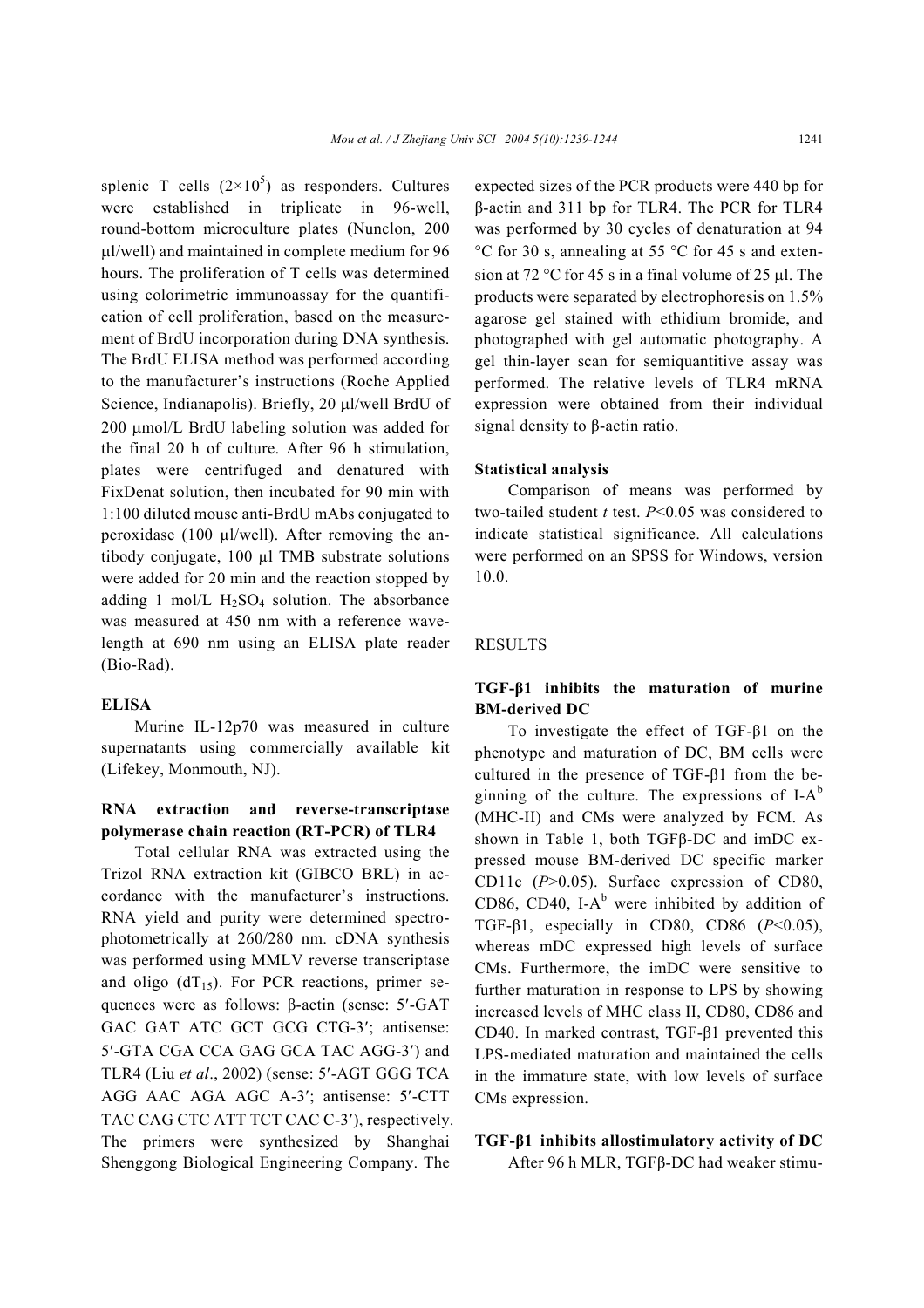| Surface Ag         |                  |                            | Positive cells $(\% )$ |                                |                   |
|--------------------|------------------|----------------------------|------------------------|--------------------------------|-------------------|
|                    | imDC             | $TGFB-DC$                  | $imDC+LPS$             | $TGF\beta-DC+LPS$              | mDC               |
| CD <sub>11</sub> c | $50.67 \pm 5.63$ | $41.73\pm4.0$              | $66.43 \pm 5.28$       | $45.30 \pm 5.30$               | $79.53 \pm 10.18$ |
| $I-A^b$            | $16.50\pm 6.29$  | $7.88 \pm 0.90$            | $41.33\pm4.67$         | $12.17 \pm 1.64$ <sup>##</sup> | $86.17\pm3.55$    |
| CD80               | $13.90 \pm 7.22$ | $4.14\pm0.95$ <sup>*</sup> | $33.47\pm 6.77$        | $6.53 \pm 5.43$ <sup>#</sup>   | $61.63 \pm 19.58$ |
| CD <sub>86</sub>   | $20.63 \pm 5.03$ | $8.60\pm0.75$ <sup>*</sup> | $37.70 \pm 8.07$       | $12.83 \pm 3.52$               | $77.23 \pm 10.51$ |
| CD40               | $6.32\pm4.71$    | $1.42 \pm 1.32$            | $8.04\pm 6.90$         | $2.90 \pm 1.45$                | $29.27 \pm 13.79$ |

**Table 1 TGF-** $\beta$ **1 inhibits the expression of surface molecules on DC (** $\bar{\chi}$  **±***s***,** *n***=3)** 

Compared with imDC,  $* P<0.05$ ; Compared with imDC+LPS,  $* P<0.05$ ,  $* P<0.01$ 

lating capacity than imDC, especially when the ratio of DC and T cells were 1:4 and 1:1  $(P<0.05)$ . On the contrary, significantly allostimulatory activity was seen in mDC (Fig.1a). Importantly, maturation induced by LPS stimulation strongly promoted the allostimulatory capacity of imDC, whereas exposure to LPS only slightly affected the allostimulatory capacity of TGFβ-DC (Fig.1b). This observation indicated that TGF-β1-treated DC were partially maturation resistant.

# **TGFβ-DC show impaired IL-12p70 production**

After stimulation of imDC and TGFβ-DC with LPS, production of IL-12p70 in the culture supernatant was detected at different time points. The release of IL-12p70 of TGFβ-DC was significantly less than that of imDC (Fig.2), indicating that exposure to TGF-β1 impaired the capability of DC to produce high amounts of bioactive IL-12p70.

# **Estimation of the expression of TLR4 on DC**

It had been previously demonstrated that LPS is recognized by TLR4. Therefore, we analyzed the expression of TLR4 mRNA on imDC and TGFβ-DC by RT-PCR. To our surprise, although DC clearly expressed TLR4, TGFβ-DC expressed more weakly than imDC (Fig.3).

The expressions of TLR4 on DC were also estimated by FCM. Consistent with the result of RT-PCR, the positive expression percentages of TLR4 on imDC and TGFβ-DC were (51.8±3.89% vs 15.7±4.13%, *P*<0.01). Moreover, the mean fluorescence intensities (MFIs) of TLR4 on imDC and TGFβ-DC were (2.37±0.26 vs 1.36±0.17, *P*<0.05) (Fig.4). The results agreed with previous find ings that TGFβ-DC responded weakly to LPS.

# **DISCUSSION**

Evidences accumulated that immature donor DC deficient in surface CMs could inhibit alloantigen-specific T cell responses and prolong the survival of heart, kidney or pancreatic-islet allografts (Hackstein *et al*., 2001). However, the tolerogenic properties of these imDC were often un-



**Fig.1 TGFβ-DC had weaker stimulating capacity than imDC (a) and exposure to LPS only slightly affected the allostimulatory capacity of TGFβ-DC (b) (** $\bar{\chi}$  **±***s***,** *n***=3)**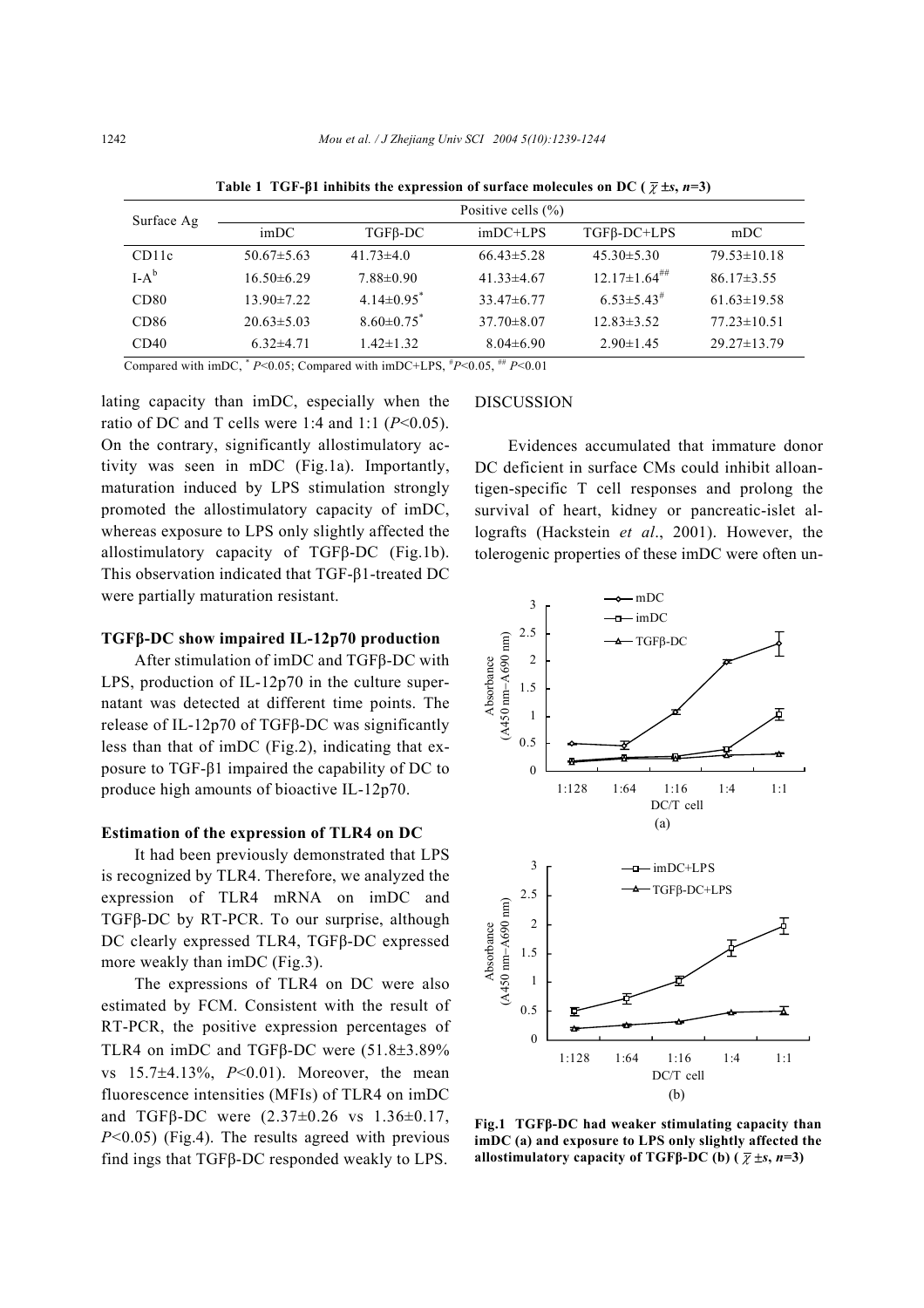

**Fig.2 Impaired IL-12 production by TGFβ-DC (** <sup>χ</sup> ±*s***,**  *n***=6)**



**Fig.3 TLR4 mRNA expression in TGFβ-DC was weaker than that in imDC**



**Fig.4 Surface expression of TLR4 on TGFβ-DC (b) was lower than that on imDC (a)**

stable or inconsistent, with most study efforts achieving only modest improvement in graft outcome. Failure to consistently induce long-term graft acceptance in nonimmunosuppressed recipients appears to reflect the eventual in vivo maturation of the donor-derived DC following their in vivo administration.

It is generally accepted that DC mature when they are cultured in LPS, TNF- $\alpha$  or with anti-CD40 antibodies in vitro. Maturation resistance has been reported for DC cultured in IL-10 (Steinbrink *et al*., 1997), 1,25-dihydroxyvitamin D3 (Berer *et al*., 2000). Here, the TGFβ-DC were resistant to maturation by LPS, as the expression of CMs was slightly increased. After 96 h MLR, LPS stimulating TGFβ-DC had weaker allogeneic proliferation capacity than imDC and the secretion of IL-12p70 of TGFβ-DC was significantly less than that of imDC.

Zhang *et al.*(2002) discovered that TLR4 could activate nuclear factor-κB (NF-κB) of DC, and then trigger the transcription of several cytokines, such as IL-1, IL-6, and IL-8; up-regulation of CMs, and enhance ability to activate T cells. We found that the expression of TLR4 mRNA in TGFβ-DC was weaker than that in imDC by means of semi-quantitative RT-PCR. This may explain why TGFβ-DC did not easily respond to LPS. It was reported recently that in a similar study, human monocyte-derived Langerhans cells did not respond to LPS because of non-expression of TLR4 (Takeuchi *et al*., 2003). The precise mechanism of feeble expression for TLR4 in the TGFβ-DC remains to be elucidated, although TGF-β1 may be involved in such impairment.

# **CONCLUSION**

Our results showed strong inhibitory effect of TGF-β1 on DC differentiation and maturation, resulting in cells having reduced T cell stimulatory capacity, increased resistance to maturation stimulus (LPS) in culture and impaired IL-12p70 production. Further experiment of the in vivo function of TGFβ-DC in relation to their potential regulator influence on graft-versus-host disease (GVHD) is underway.

#### **References**

Banchereau, J., Steinman, R.M., 1998. Dendritic cells and